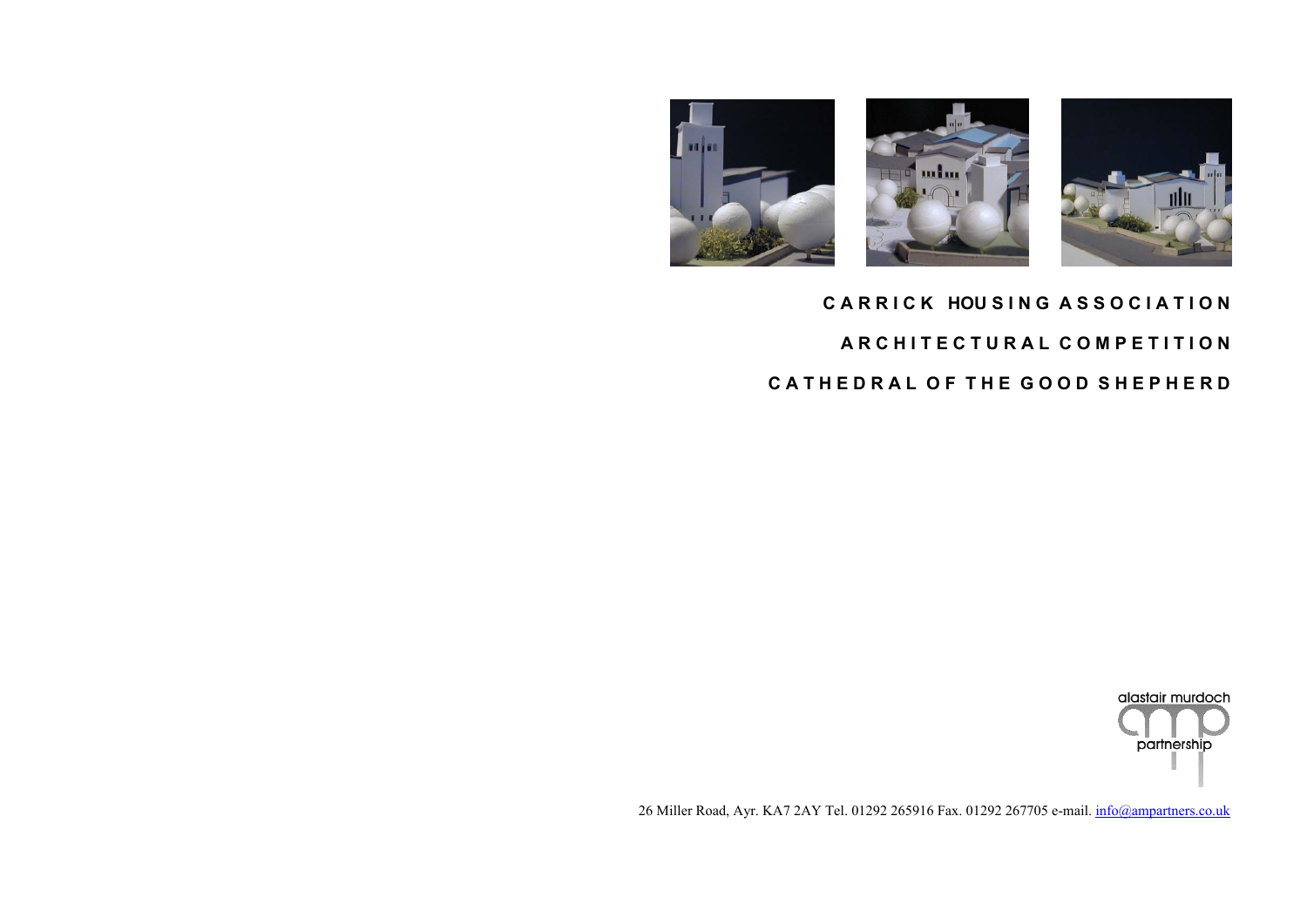| Purpose of the Competition    | Page 1   |
|-------------------------------|----------|
| Brief                         | Page 2   |
| Design Concept                | Page 3-8 |
| Conclusions                   | Page 9   |
| <b>Accommodation Schedule</b> | Page 10  |
| Drawings and Photographs      | Page 11  |

Elevation to Dalmilling

cept + Long-Section

ation Schedule + Site

 $ans + Cross-Section$ 

| Contents                            |
|-------------------------------------|
| Purpose of the Competit             |
| Brief                               |
| Design Concept                      |
| Conclusions                         |
| Accommodation Schedu                |
| Drawings and Photograp              |
| Drawing 1: Analysis + E<br>Crescent |
| Drawing 2: Design Conc              |
| Drawing 3: Accommoda<br>Plan        |
| Drawing 4: Housing Plar             |
|                                     |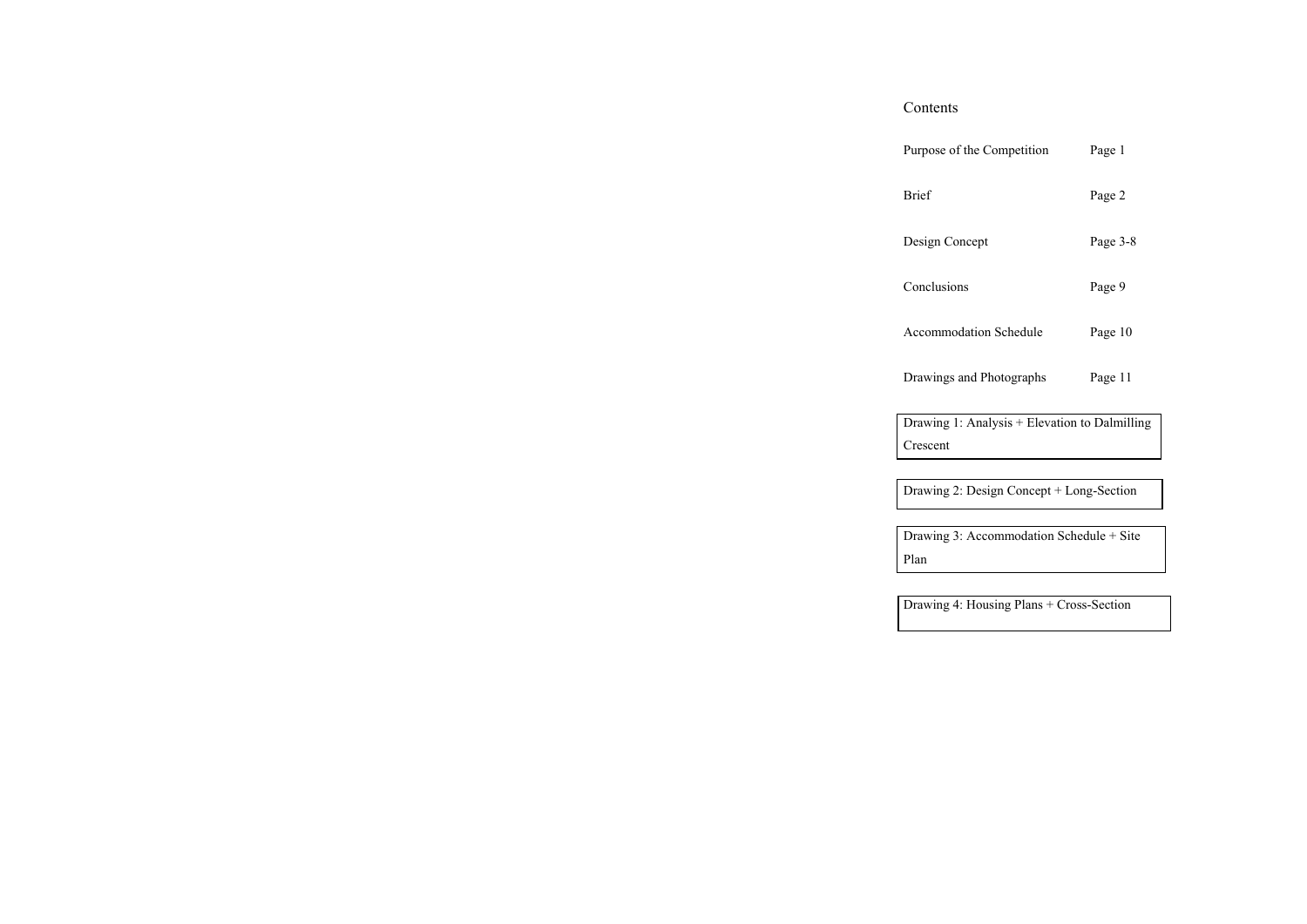#### **The Purpose of the Competition**

The Roman Catholic Bishop of Galloway recently approached South Ayrshire Council regarding future options for the Cathedral of the Good Shepherd in Ayr. The Cathedral exceeds the requirements of its present-day congregation and it will shortly require the costly replacement of its roof. An option for the Bishop is to re-locate the Cathedral whilst possibly maintaining a more modest place of worship at Dalmilling Crescent. He is interested in exploring the opportunities to develop generally the site for socially beneficial purposes. Given its proximity to the John Pollock Centre, a large scale general community facility does not appear to be an obvious possibility. Hence the approach to Carrick Housing Association to consider the opportunities for incorporating affordable rented housing on the site. It should, however, be emphasised that at this stage no decision regarding the future of the Cathedral has been made. This is very much an ideas competition. There is no guarantee that any of the proposals generated will be realised.

The site is well located in terms of local amenities; it thus lends itself to the provision of houses accessible to, for example, the elderly or the disabled. The Cathedral is listed as of architectural or historic interest (category C). This together with the desire for a place of worship (possibly combined with other facilities) raises particular design and viability issues which require to be fully resolved before a commitment could be made by, in particular, Communities Scotland to support a Housing Association development.

Any proposals for change are likely to raise issues for both congregation and the community at large. Carrick considers that the sensitivity and complexity of the site provides an opportunity to engage actively with the community in resolving the issue of the site's long-term future.

Whilst this is an ideas competition, Carrick is still seeking proposals which are capable of being built under the current Communities Scotland yardsticks. On the one hand, this may militate against innovation in terms of space or building systems; on the other, it allows the potential (and limitations) to 'add value' to current housing association production to be addressed clearly.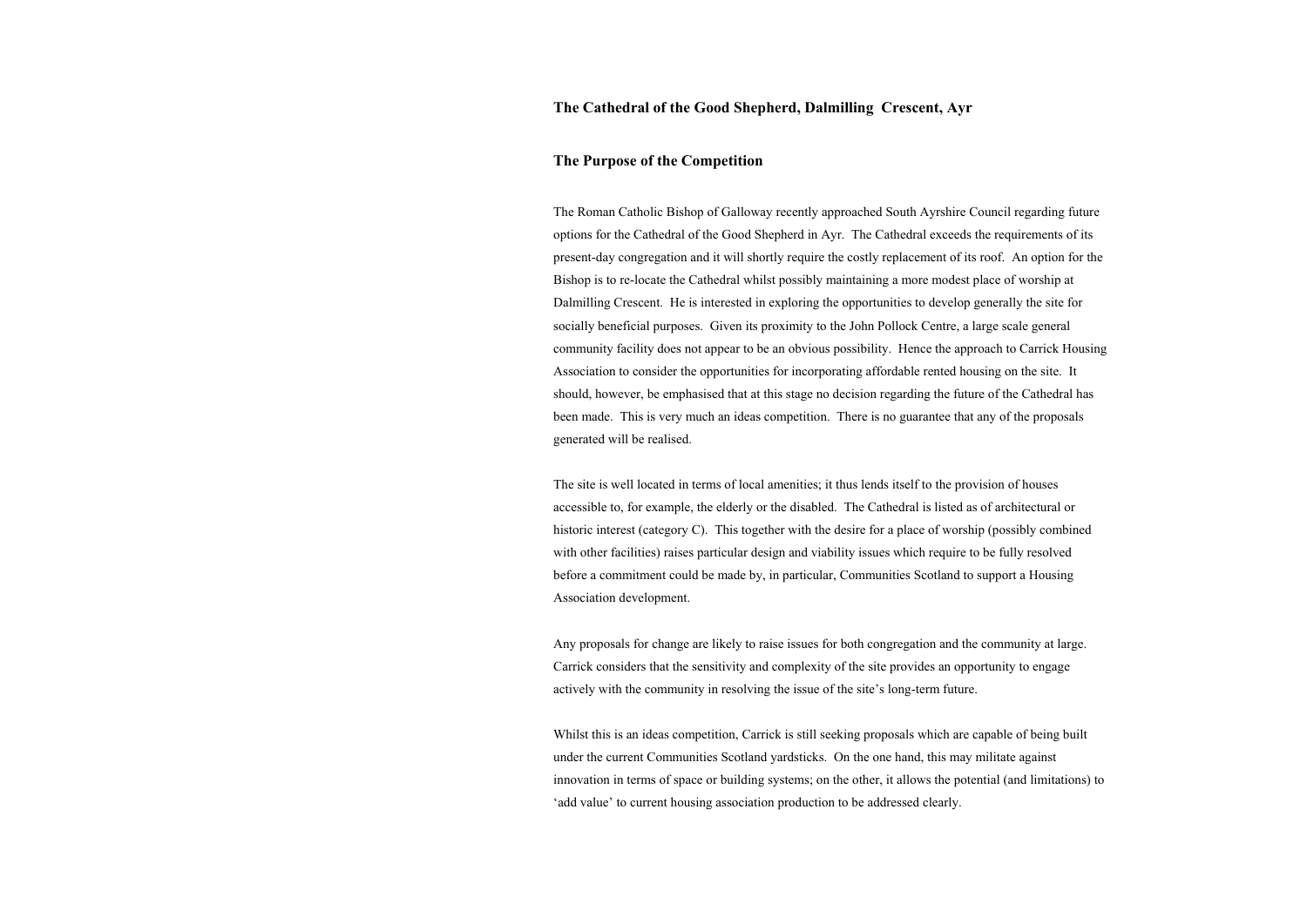#### **Brief As Prepared by Carrick Housing Association**

#### **Accommodation**

- One and two bed roomed housing aimed at the elderly.
- An economical flexible building capable of being used as both a centre for social services and for community events (including religious services). The main space should be capable of accommodating 100 people theatre style, and of being easily subdivided to provide day centre facilities, e.g. meeting and consultation rooms.

#### **Flexibility and Adaptability**

- The design of the housing units should be capable of accommodating the desires and requirements of elderly households over time. South Ayrshire Council is committed to an independent living model for social care in which elderly people with disabilities and a requirement for support can still enjoy the benefits of their own self-contained home. This includes a policy objective of ensuring that 'dementia friendly' design features are built into a proportion of all new housing stock. (Joint Community Care Plan, 2001/2004).
- Proposals should provide for a minimum of one third of the dwellings having a second bedroom. This is to allow for different living arrangements including the needs of formal and informal over-night carers.
- Public and private spaces should address the issues of safety, security, and sociability combined with opportunities for privacy.
- The public building should be functionally discrete yet architecturally integrated with the residential uses.

#### **Sustainability**

• A positive approach to maximising energy efficiency in construction and long-term use is expected.

#### **Deliverability**

- The housing component should be realisable with reference to the funding constraints described in the Association's Design Guide (November 2001).
- An economical approach should be assumed with regard to the construction and possible reuse of the day centre.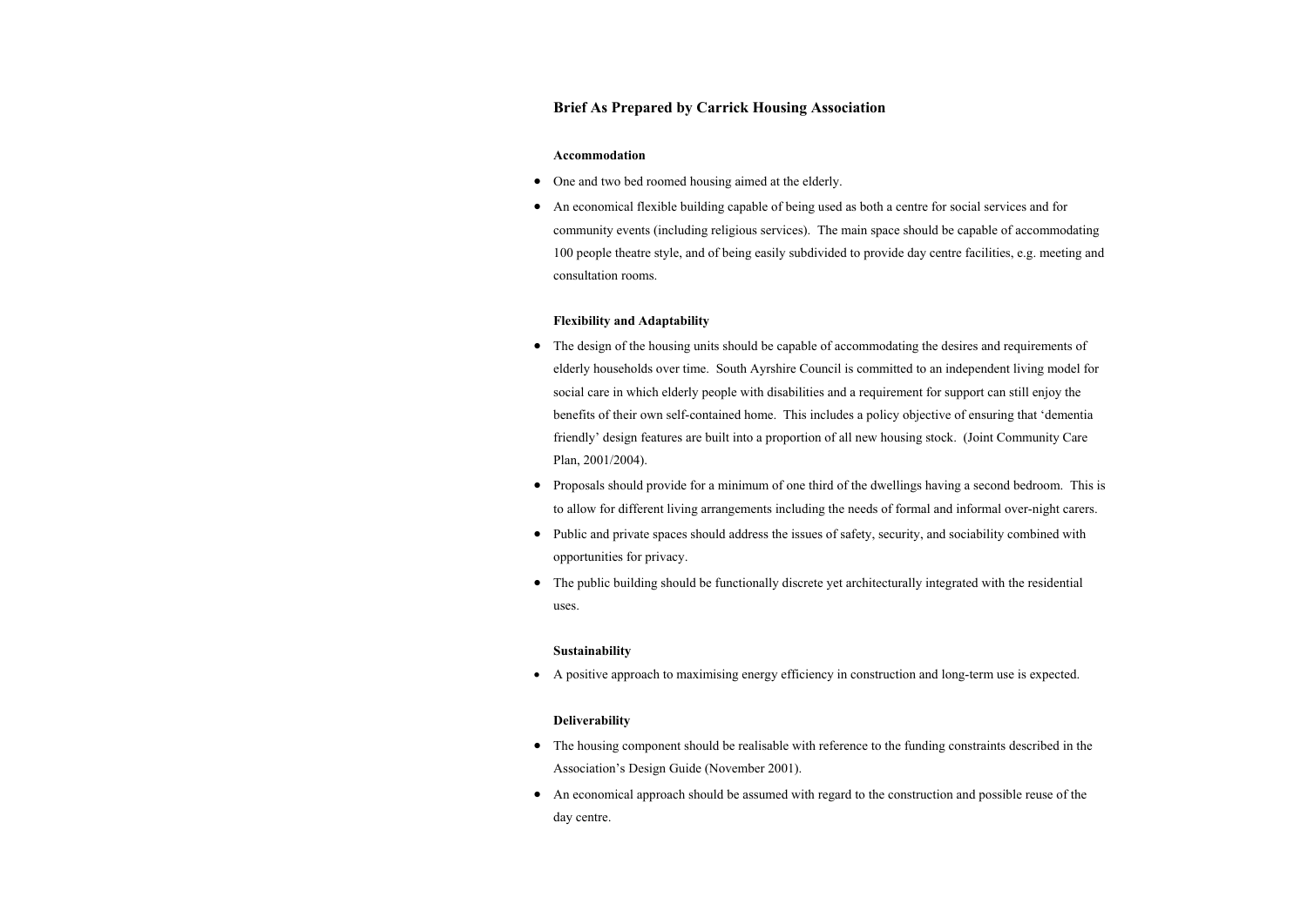### **Design Concept**

The Architectural team visited the site and appraised the existing building internally and externally taking cognisance also of the relationship of the existing group of buildings and trees to the surrounding area. The impact of the tower on the existing street scape was noted and appreciated and the open space to the north of the tower outwith the site and on the other side of the main road was regarded as contributing substantially to the open space around the existing church.

The cathedral is more than fit for purpose and makes a strong statement among the two storey semidetached brick housing which it dominates. However with the demise of purpose the problem of how to retrieve a deteriorating situation presents a challenge. Due consideration was given to the C category listing but if a viable and useful solution is to be achieved it is clear that the structure as it stands will need to be modified.

Certain worthy features were noted from the first impression. The grouping presents a mild 'tuscan' style of architecture probably conveyed by the brick tower with bell turret on top together with extensive use of warm brickwork which relates to the surrounding houses. The mature cherry trees produce an attractive soft edge to Dalmilling Crescent. Internally the proportion of the nave carried on a series of side aisle brick arches suggests an internal courtyard. Less attractive features are the added ramps, stockade fencing, the adjacent Church Hall, which introduces a foreign design element, and the priests house which is unsympathetic to the main cathedral building.

The immediate concern is cost constraint. Obviously there is a limit to the amount of expenditure which would allow a viable development in terms of housing for the elderly. The centre for social services and community events would also require tight budget control. Alteration work is expensive and having to adopt the stringent cost yard stick requirements imposed by Communities Scotland presents an incompatible problem.

The extreme solution would be to demolish the entire group, clear the site and re-build in domestic scale to modern standards. The cost of demolition would be considerable but would be offset by a saving in V.A.T. There are also acute planning considerations to consider.

Alternatively it may be possible to retain the buildings and proceed with an alteration to build in flats and services within the confines of the existing structure. This would be expensive and result in a less than satisfactory housing provision with an institutional emphasis.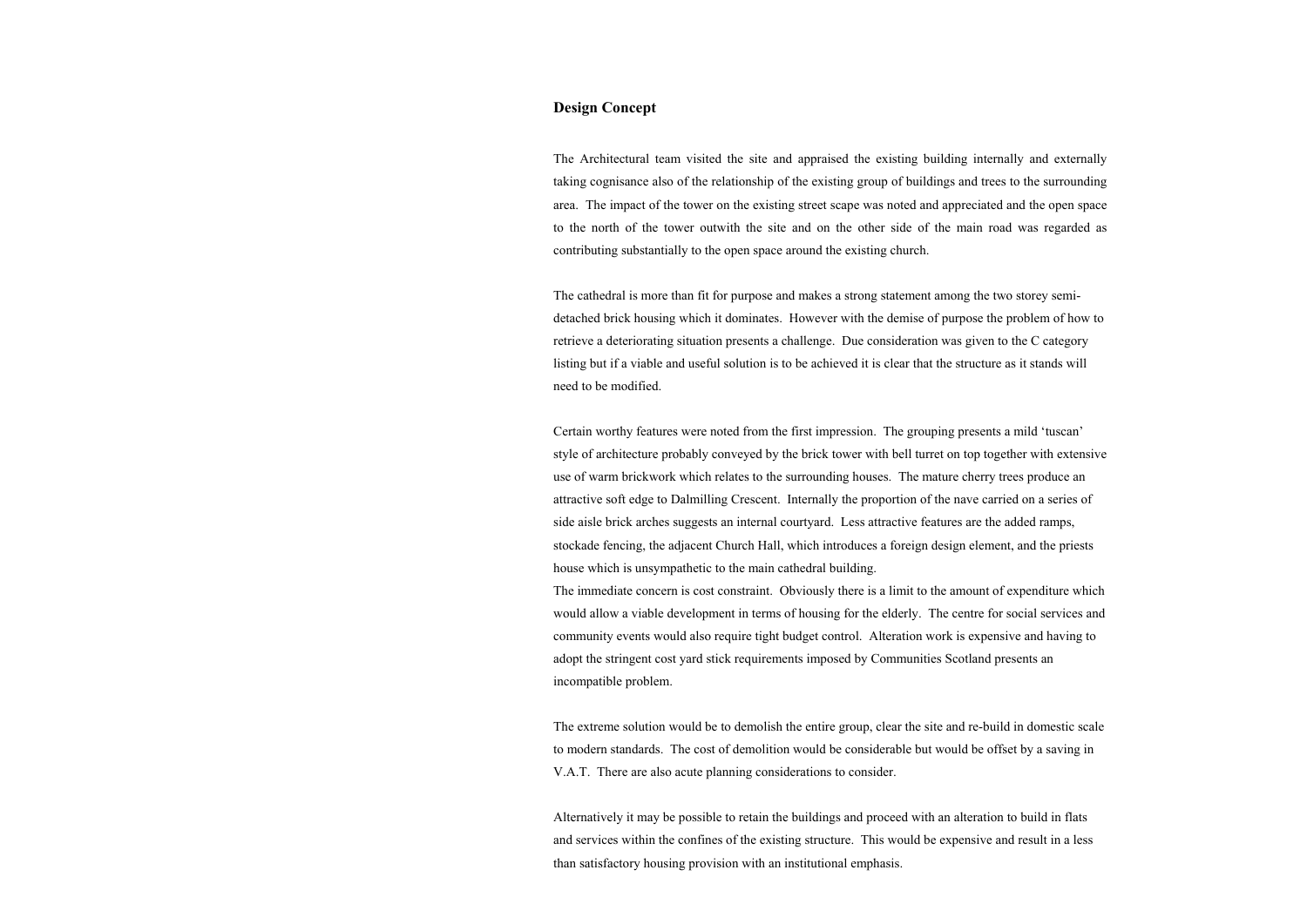Our preferred approach has been to take a hard look at what is available on the site and remove only what cannot be effectively re-used. This facilitates the retention of features which would not normally be afforded in a new development. Demolition would be restricted to clearing areas of site to receive new build housing units.

Consequently we would want to retain the tower, the nave, the transepts and the alter areas of the cathedral and remove the side aisles and much of the remaining single storey peripheral support buildings together with the hall and priests house. It is proposed to build new housing units on two levels and group these around the outside of the exposed existing structure. A smaller worship/social area with ancillary accommodation would be provided within the nave at the east end of the existing cathedral with its own separate entrance through the existing doorway at the east end of the site. The houses would be accessible from the west end of the site via an external courtyard opening off Dalmilling Crescent which leads into the main entrance. The main entrance would lead onto an internal courtyard formed in the west section of the existing nave. This area would have a degree of roof lighting to allow sunlight into this communal space.

Car parking would be allowed in the external courtyard accessed via a private entrance from the Dalmilling Crescent. The existing boundary wall will be maintained wherever possible and altered only as necessary.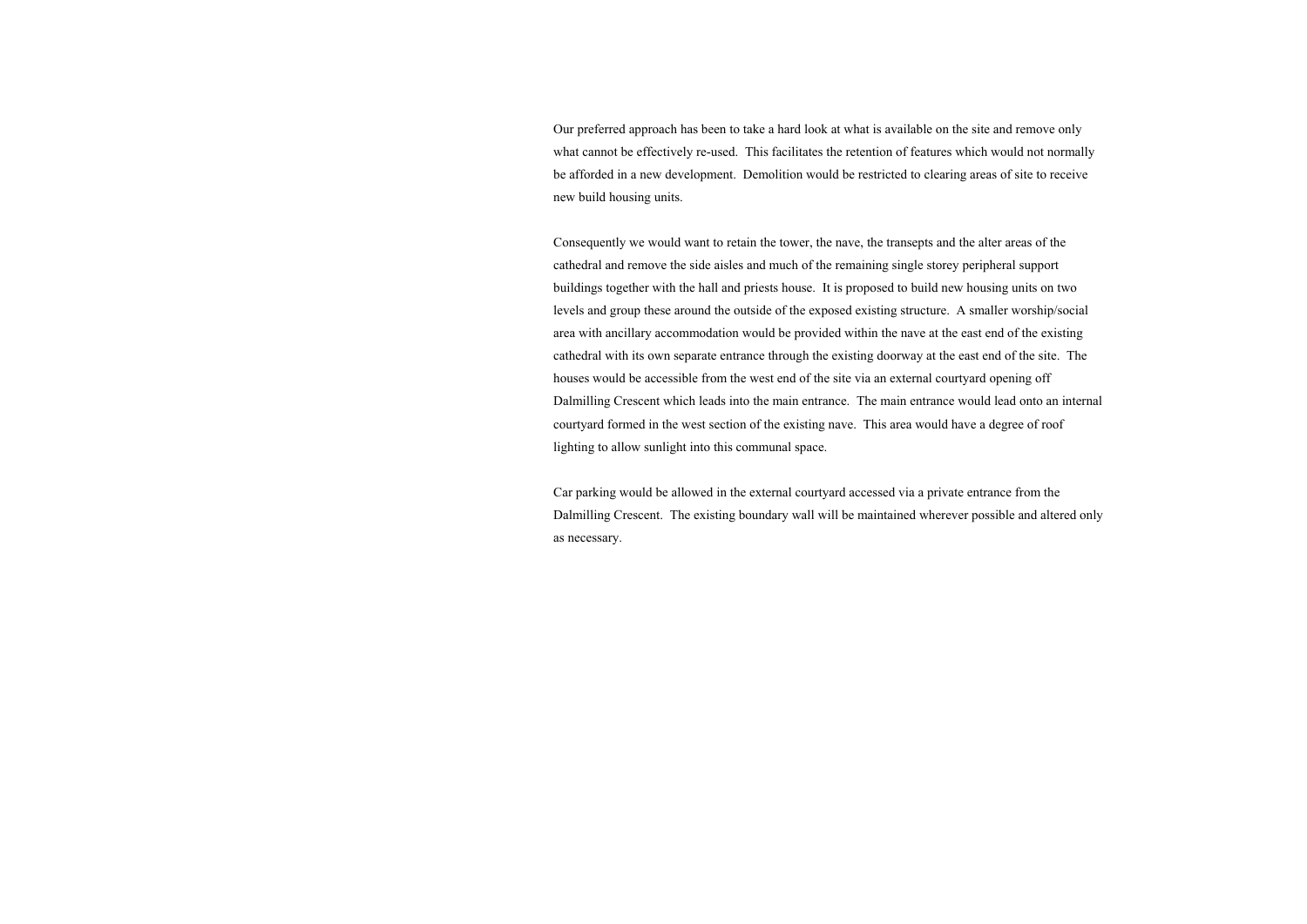#### **The Reconciliation of Past and Proposed Uses On Site**

The proposed scheme acknowledges the essence of the past use of the site by retaining the main structure of the cathedral but changes the functional emphasis from worship to community use. It will still be a place for people to meet, share and support one another and it has the potential of becoming a community focus supporting the housing development on site and in the immediate neighbourhood. The internal courtyard could host a wide variety of events designed to bring people together.

A place of worship has also been retained and as a true reflection of the current situation a smaller purpose designed area would be provided within the existing nave. It would not be our intention to reuse the existing alter finishes and furniture but these items could be re-used in a different location. The dual function of the worship area to perhaps a social area would suggest a more circumspect treatment.

#### **The Relationship of the Proposed to Its Surroundings**

By the nature of the proposed function a domestic scale would be introduced which would undoubtedly alter the appearance of the site. Car traffic would be generated but it is intended to restrict this to the west end of the site with access off the Dalmilling Crescent. The retention of the mature trees in this area would help to screen the development from the adjacent existing houses. Much of the current open space surrounding the cathedral would be reduced and the built edge of the development will be closer to the existing road pattern. It would be desirable to introduce traffic calming in Dalmilling Road by means of a tree planted strip along the pavement edge adjacent to the site which would offer further screening to the existing adjacent houses on this elevation. We propose to introduce a pedestrian crossing across Dalmilling Road. The tower and the original gable walls of the cathedral will still be prominent and will continue to contribute to the street scape.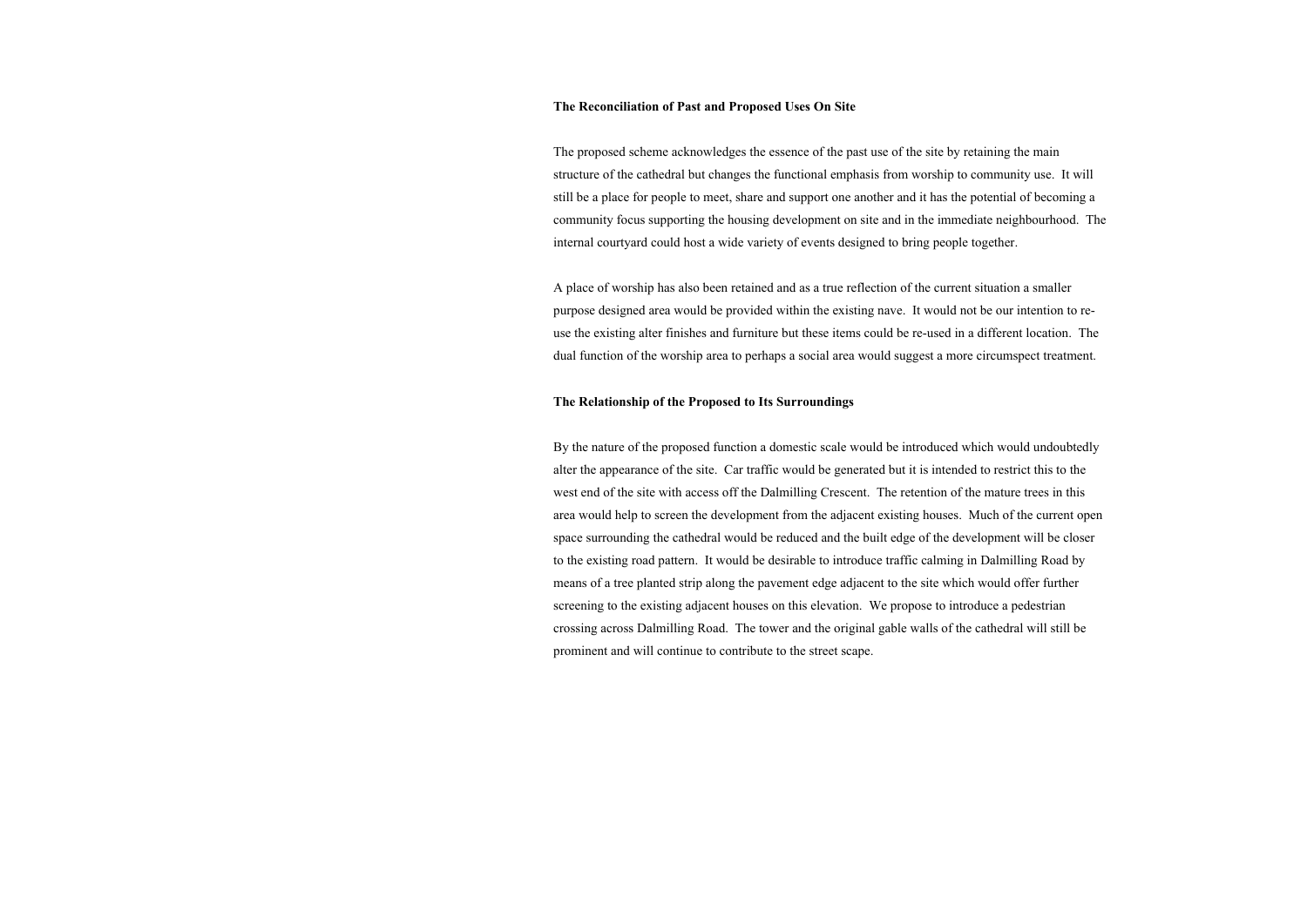# **How the Changing and Varied Lifestyles and Needs of the Client Group are Met Through the Design of Individual Dwellings, Day Facilities and Public Open Space**

The new build flats are designed in accordance with the Housing for Varying Needs design guidelines and comply with defined standards contained within Carrick Housing Association's guidelines. Reference has also been made to the most recent publications on dementia friendly design features and these have been built into the design layout. All the dwellings are accessed directly at ground level via the main entrance where a controlled entry system affords a secure and safe arrangement within the internal courtyard and circulation corridors. The sixteen first floor flats are accessed via the lift or accommodation stairs leading from the internal courtyard to the first floor balconies. Eleven flats have an additional single bedroom to provide sleepover facilities for a carer or relative. All the flats have covered and secure access to the internal courtyard and are within a few minutes walking distance. The internal courtyard will provide a natural focus to the housing development and will be landscaped to produce a relaxing atmosphere. The flexibility of use of this generous public space is endless and will, if properly used, cope with varied and changing demands.

The layout and design of the individual dwellings achieves a compact, efficient and economical home which will cope with a variety of lifestyles and needs relative to the senior citizen client group. Close attention will be paid to specification of ironmongery, service controls and storage provision to ensure ease of use. Living and bedroom areas would have generous fenestration to maximise on available daylight and natural ventilation.

From the external courtyard there would be direct access into a social garden area where seating in secure and secluded sunny areas would allow the tenants to enjoy fresh air and relaxation.

On leaving the site a pedestrian crossing at Dalmilling Road would allow access to the existing lane which leads down onto Whitletts Road approximately five minutes walk away where there is a selection of shops including grocers, butchers, chemist, post office and off licence etc. There is also a bus stop on Dalmilling Road a few yards from the proposed pedestrian crossing.

The worship/social area with its separate entrance and identity at the east end of the site is intended for use by all sections of the community and this complex will provide accommodation for support services, interviews and meetings as well as community entertainment, church activities and worship.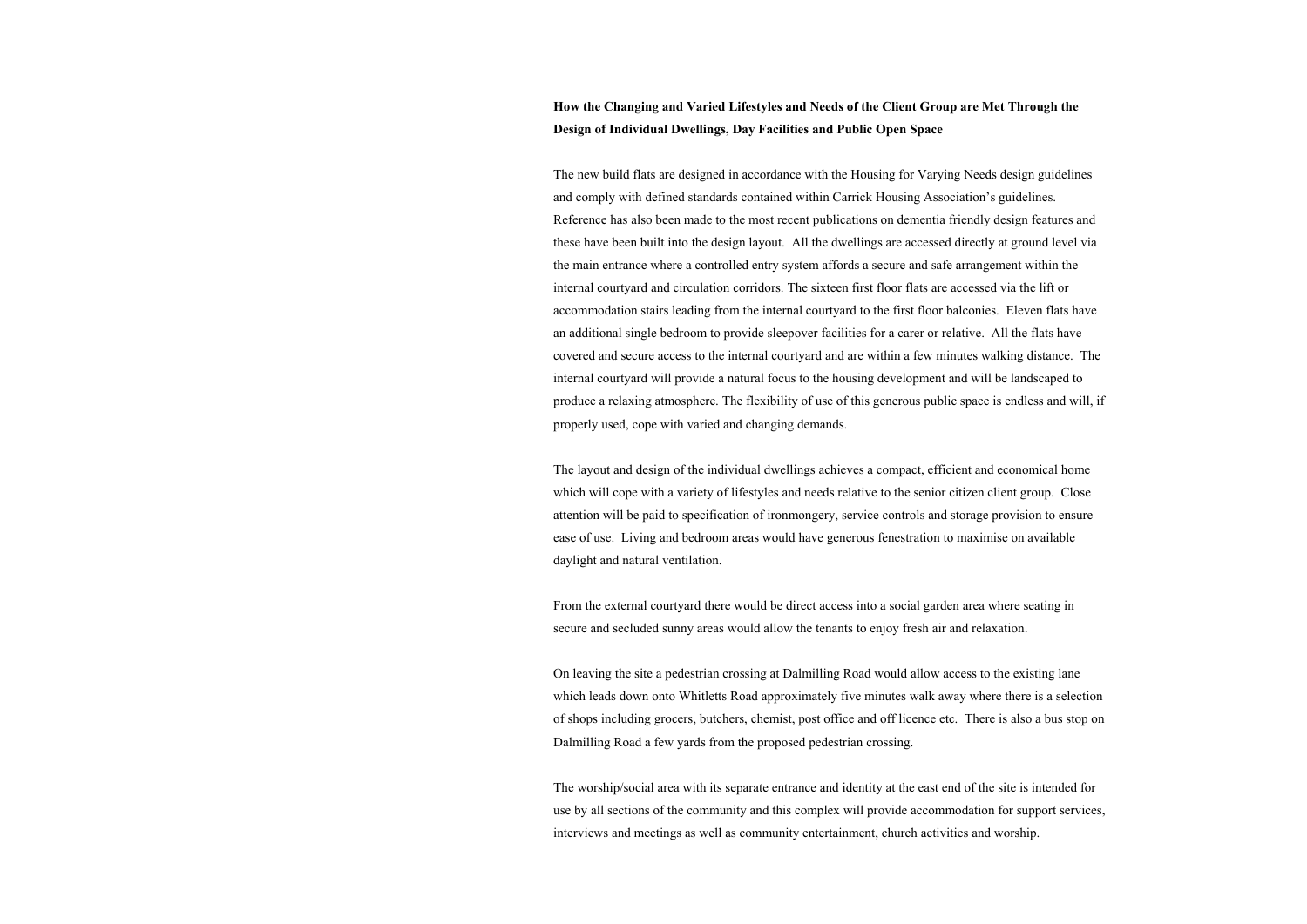#### **The Opportunities For Innovation in Construction**

Alterations to the existing building will of necessity follow a more traditional route however it would be the intention to prefabricate the flat units under factory controlled conditions and bring them to site ready to assemble and connect direct to pre-positioned services tails and drainage. Savings in foundations would be achieved and on site programmes greatly improved.

The new worship area also would be partly treated as site assembly of factory produced elements which would then be finished on site to achieve the desired scheme requirements. Given that it would be located under the re-roofed nave, external detailing would not be required.

We are committed to addressing the need to minimise energy use. Methods of procurement must change to avoid the current excessive waste of energy and material which is tolerated on many building sites. For too long decisions have been cost driven and change has been regarded as expensive. The demolished brickwork will be left on site, crushed and used as fill material to make up barrier free levels.

There are a limited number of companies available to produce prefabricated domestic units and companies such as Elliot Group and Bulloch and Driffill have experience in this field.

#### **The Opportunities to Minimise Short and Long Term Energy Use**

Material specification would be simplified to locally available materials and every effort would be made to reduce delivery distances.

We would introduce communal heating using a low pressure hot water system run by two gas fired boilers located in the general plant room at second floor level above the entrance. This system operates best with low temperature radiators which we would want for elderly people. The compact flat layout and readily accessible duct runs would ensure an efficient installation. A flat rate charge would be made to the Tenant but a metered rate would also be available providing individual top up as required.

The prefabricated house units would be well insulated to above regulation standards. The roof finish will be insulated standing seam metal decking on timber trusses and the wall panels will be insulated with plasterboard internal finish. Outwith, fenestrated panels would be double glazed, the remaining wall will be finished externally in matching facing brick to retain the overall character of the area.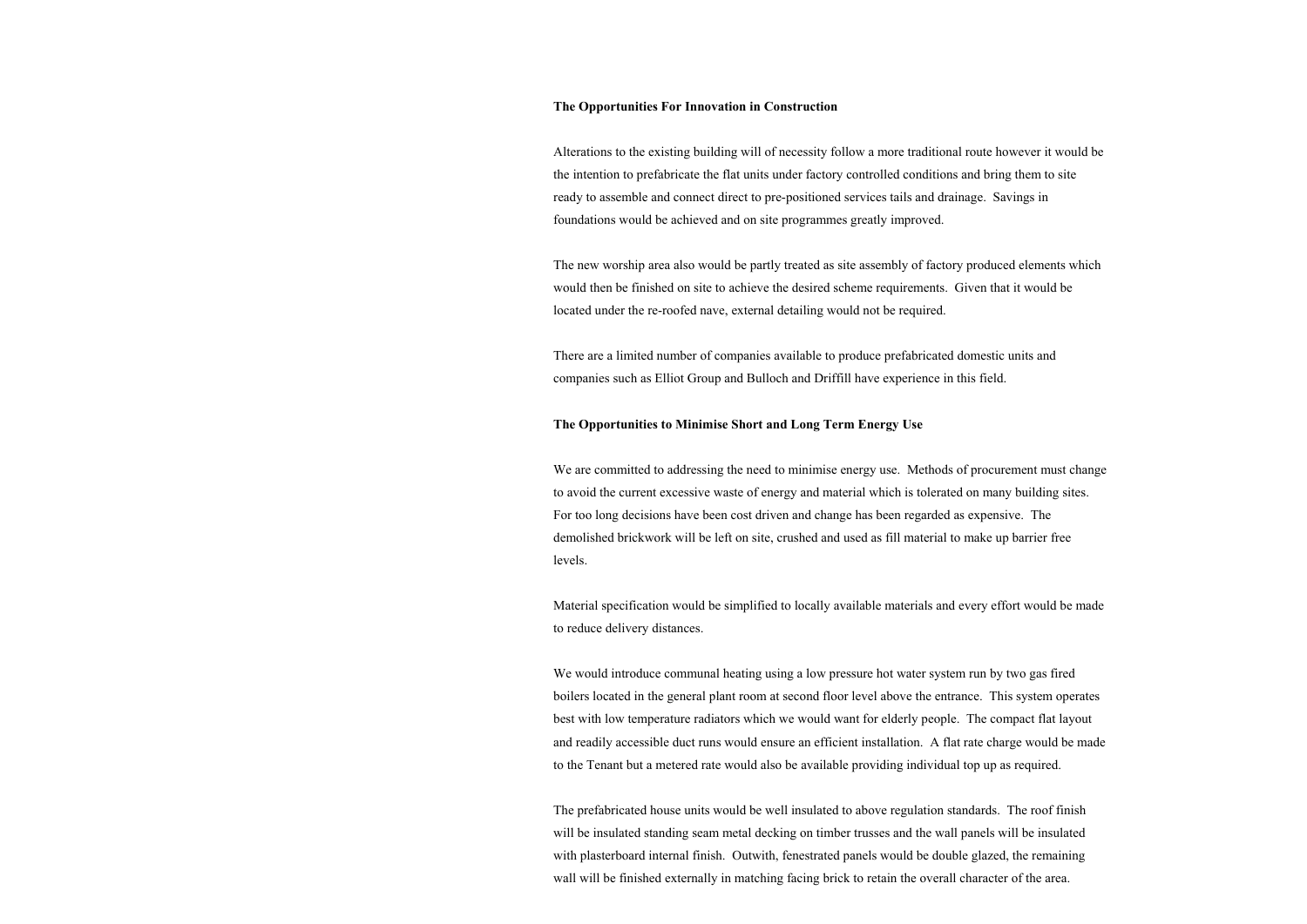Electric lighting throughout will be energy efficient with fittings and lamps specified accordingly.

The proposed internal courtyard would extend to approximately half the length of the existing nave and will form a glazed atrium. This will be used as a source of passive heat and extracted hot air will be taken directly to the adjacent plant room for re-cycling. Air flow will be encouraged and accelerated by means of sun shades as appropriate.

The passivent system will also be introduced to the housing generally to avoid the use of electric fans in bathrooms and kitchens.

Two waste re-cycling pods will be located externally one at each side of the development adjacent to the accommodation stairs and readily serviced from the existing road network. These pods would have facilities for glass, paper, tin, organic matter and general waste.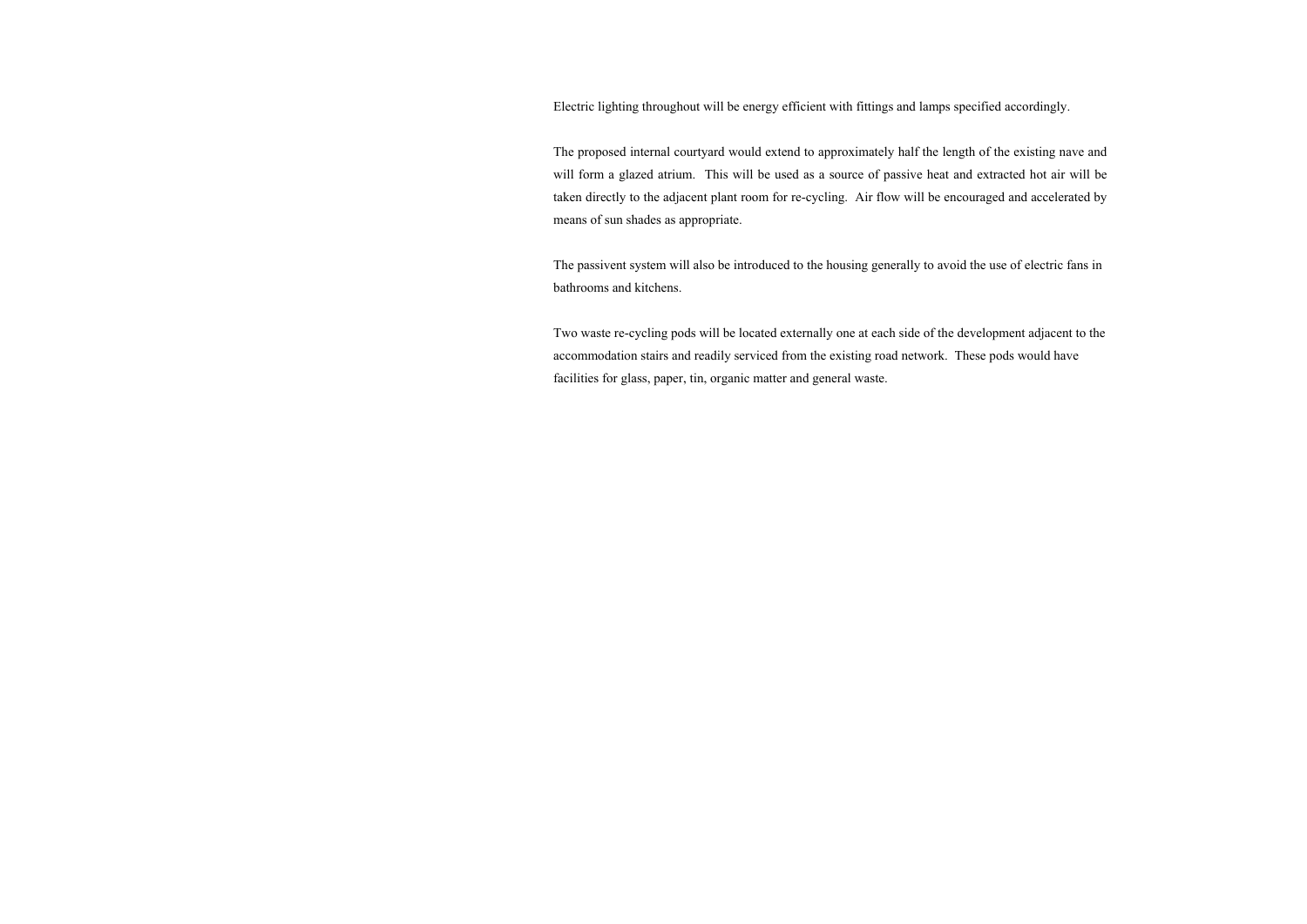#### **Conclusion**

Our proposed solution retains the best of the existing building and maintains the integrity of the east elevation. It provides separate circulation to the worship/social area and the housing development ensuring privacy and security to the tenants. The proposed housing units would be cost effective and to current standards embracing the needs of the elderly and affording a degree of social interaction within the internal courtyard. The layout is logical and easily serviced and the material specification affordable.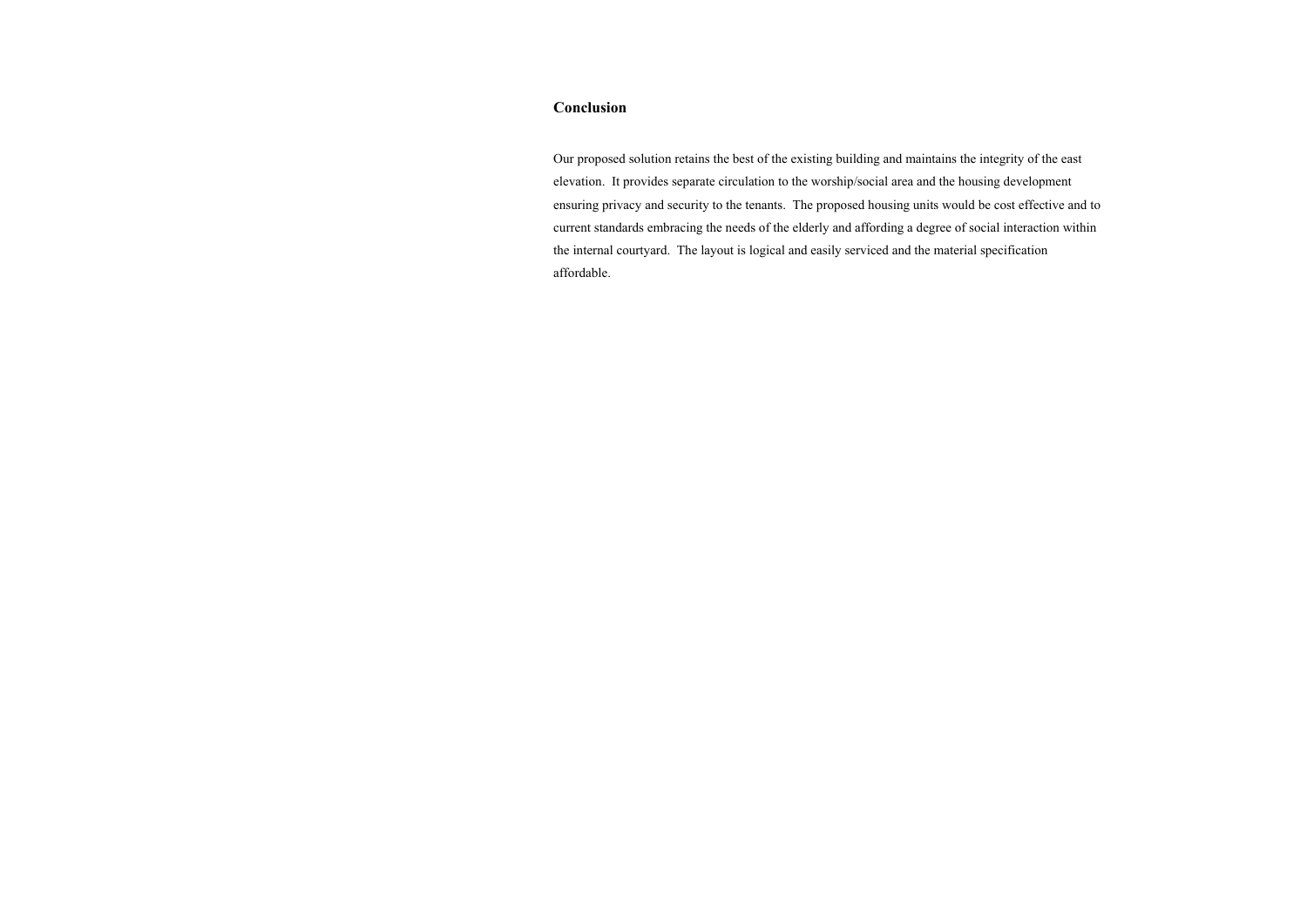#### **Accommodation Schedule**

# **One and Two Bed Roomed Housing Aimed at the Elderly**

| Type A      | 3 apartment 3 person | $60.5m^2$          | 2 N <sub>0</sub> |
|-------------|----------------------|--------------------|------------------|
| Type $B$    | 3 apartment 3 person | $60.0m^2$          | 8 No             |
| Type C      | 2 apartment 2 person | 48.0 <sup>m²</sup> | 18 No            |
| Type D      | 2 apartment 2 person | 49.5m <sup>2</sup> | 2 N <sub>0</sub> |
| Type E      | 3 apartment 3 person | 55.5m <sup>2</sup> | 1 No             |
| Circulation |                      | 405m <sup>2</sup>  |                  |

#### **Total Number of Houses**

# **Social/Worship Facility**

| Main Area (80 - 100 seats) | $126.5m^2$       |
|----------------------------|------------------|
| Office                     | 8.4 <sup>2</sup> |
| Kitchen                    | $8.5m^2$         |
| Circulation                | $17.1m^2$        |

# **Internal Courtyard**

| <b>Car Parking</b>                        |                  |
|-------------------------------------------|------------------|
| Total Floor Area (inclusive of courtyard) | $2800m^2$        |
| Storage                                   | $10.1m^2$        |
| Toilets                                   | 22m <sup>2</sup> |
| Courtyard                                 | $203m^2$         |

| Housing Courtyard        | 16 No. |
|--------------------------|--------|
| Worship/Social on Street | 5 No.  |

- 
- 
- 
- 
- 

## 31No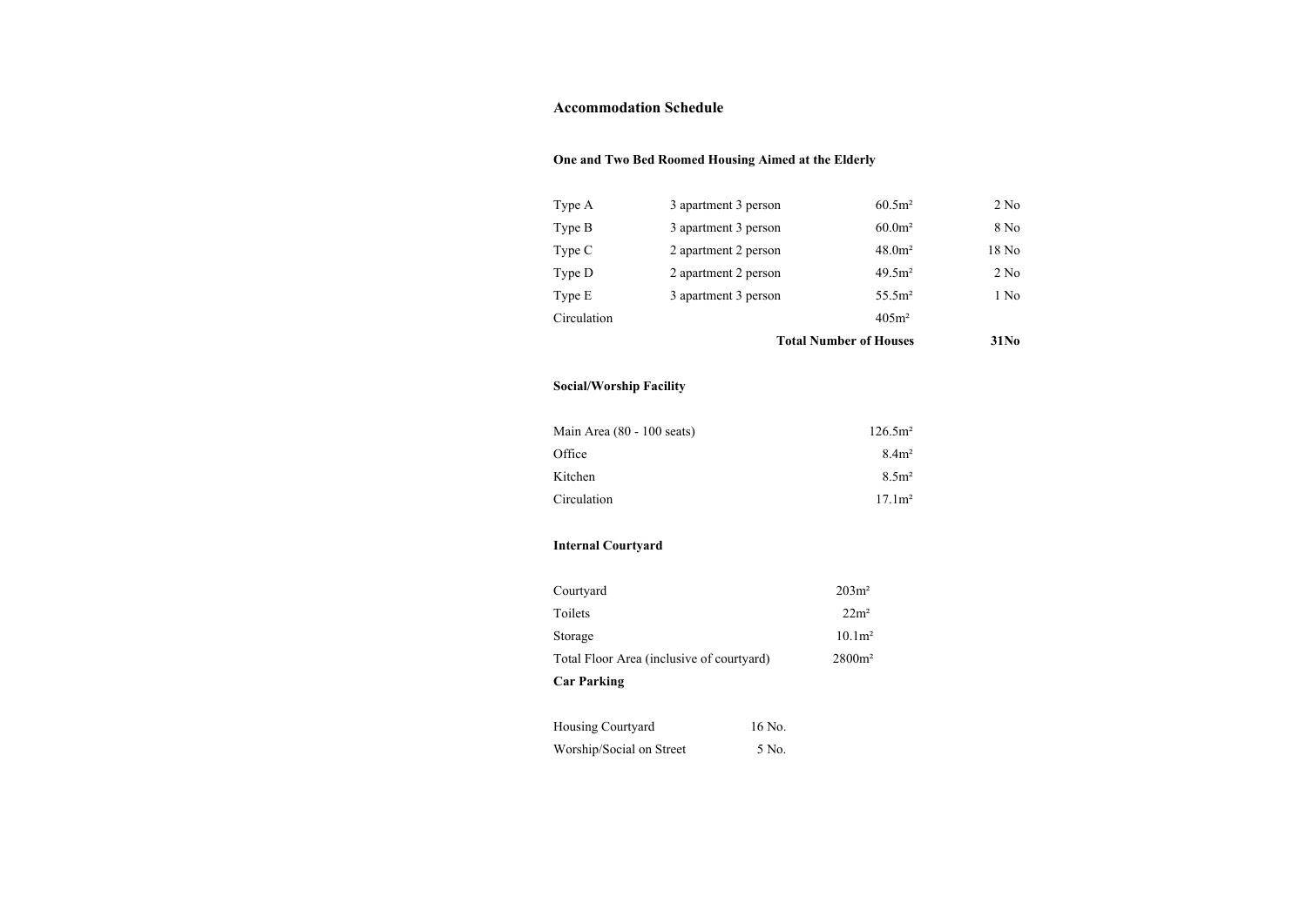











Photographs as Existing - External

Photographs as Existing - External

Photographs as Existing - Internal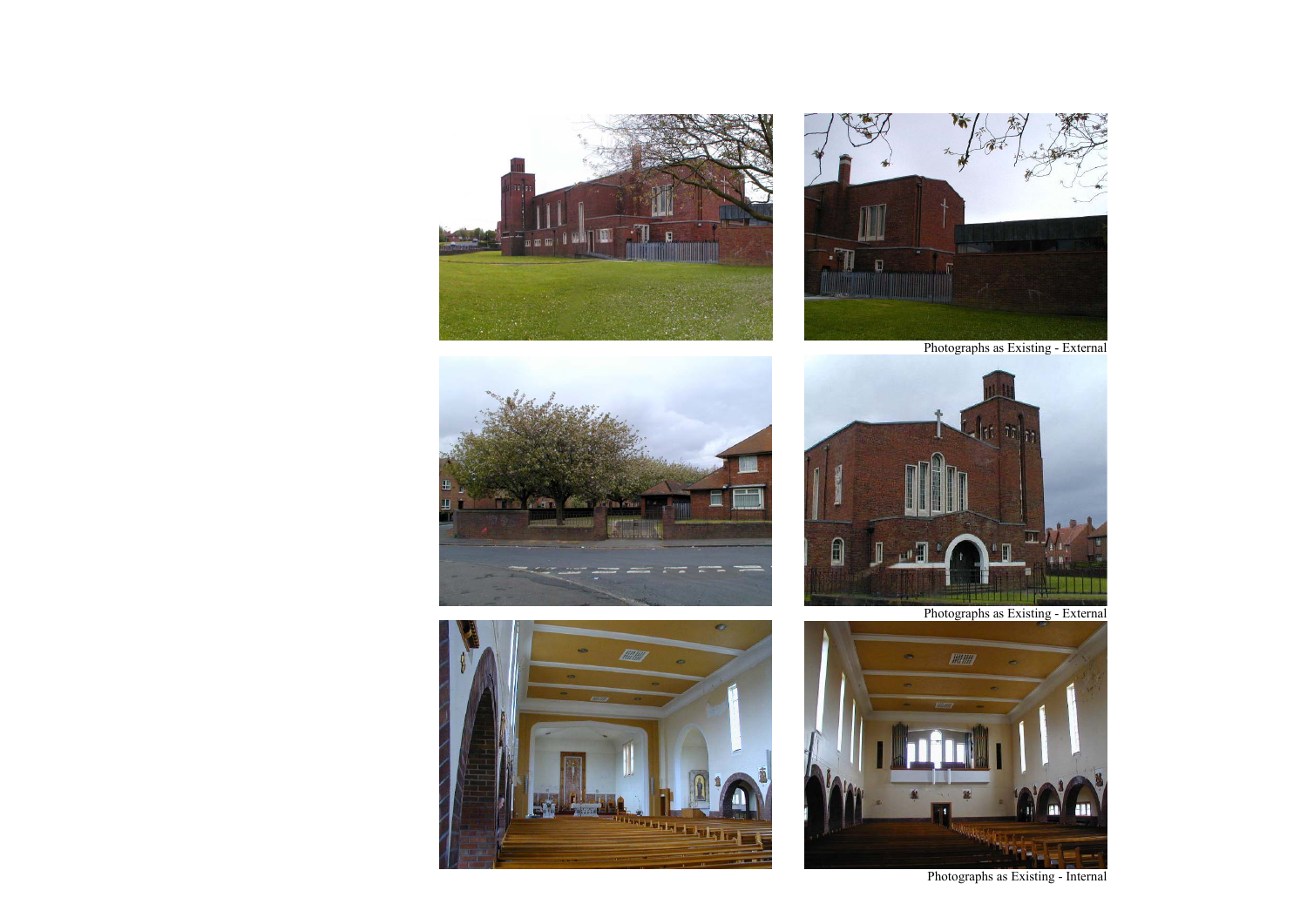

PROPOSED ELEVATION TO DALMILLING CRESCENT

CATHEDRAL OF THE GOOD SHEPHERD

Competition: Good Shepherd Elevations 1:500 Scale: 24.06.02

andelessing on sine hour, and starting too, published a

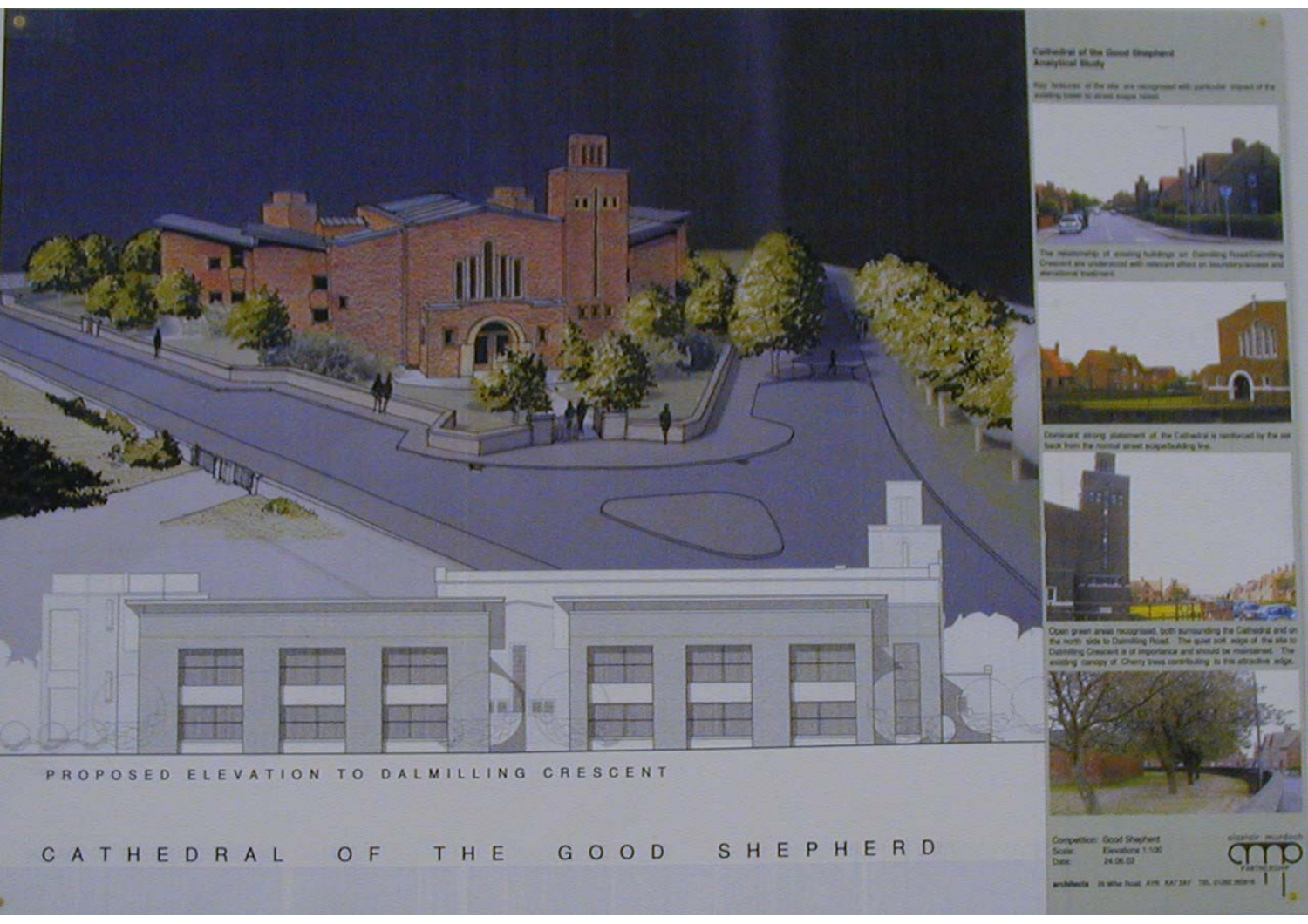

CATHEDRAL O F SHEPHERD THE GOOD

o

architects. It was fust AVS AAT DV: TO, DOM HER ...

24.06.02

Date:

Demolition, is restricted to clearing the site to receive new build This sponsor) will diminute the dominant impact of the Cothedral and



The overall plan form separates Private and Public entrances with the former via a new formed courtyard entered through the enclosure wall of Dalmilling Crescent.

Public access is maintained through the North entrance with the



The open area of grass to the North of the site is linked via a street. boulevard and forms an attractive tree carcoy together with road narrowing traffic calming.

All housing is accessed from the South facing countyard which has<br>been amanged to offer security, shelter and an attractive social scale.<br>The main function of the Gamedral has been changed from worship<br>15 community use and



A fasible dual Ainction smaller, worship area has been introduced to the North and of the new allowing access to remain separate and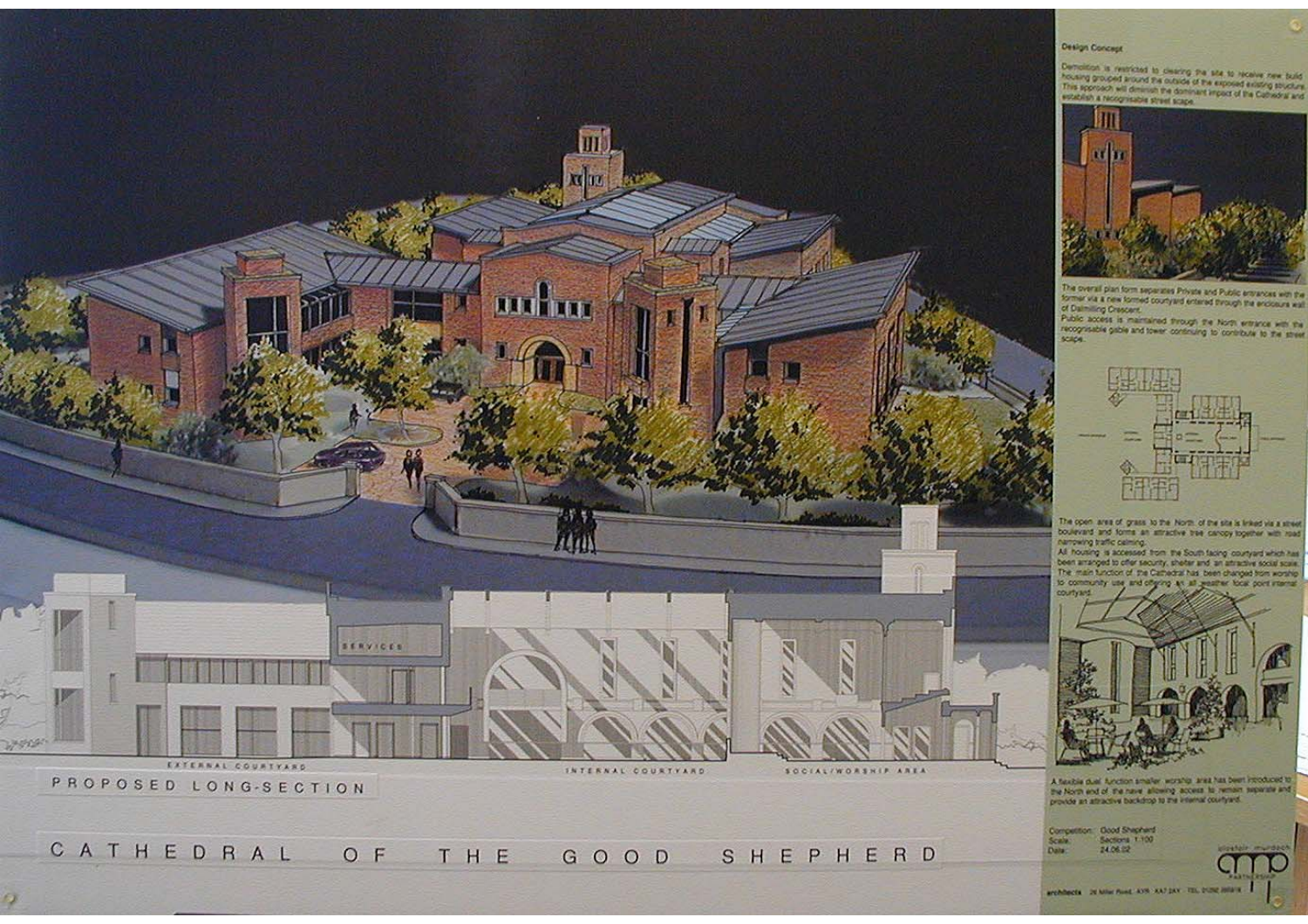